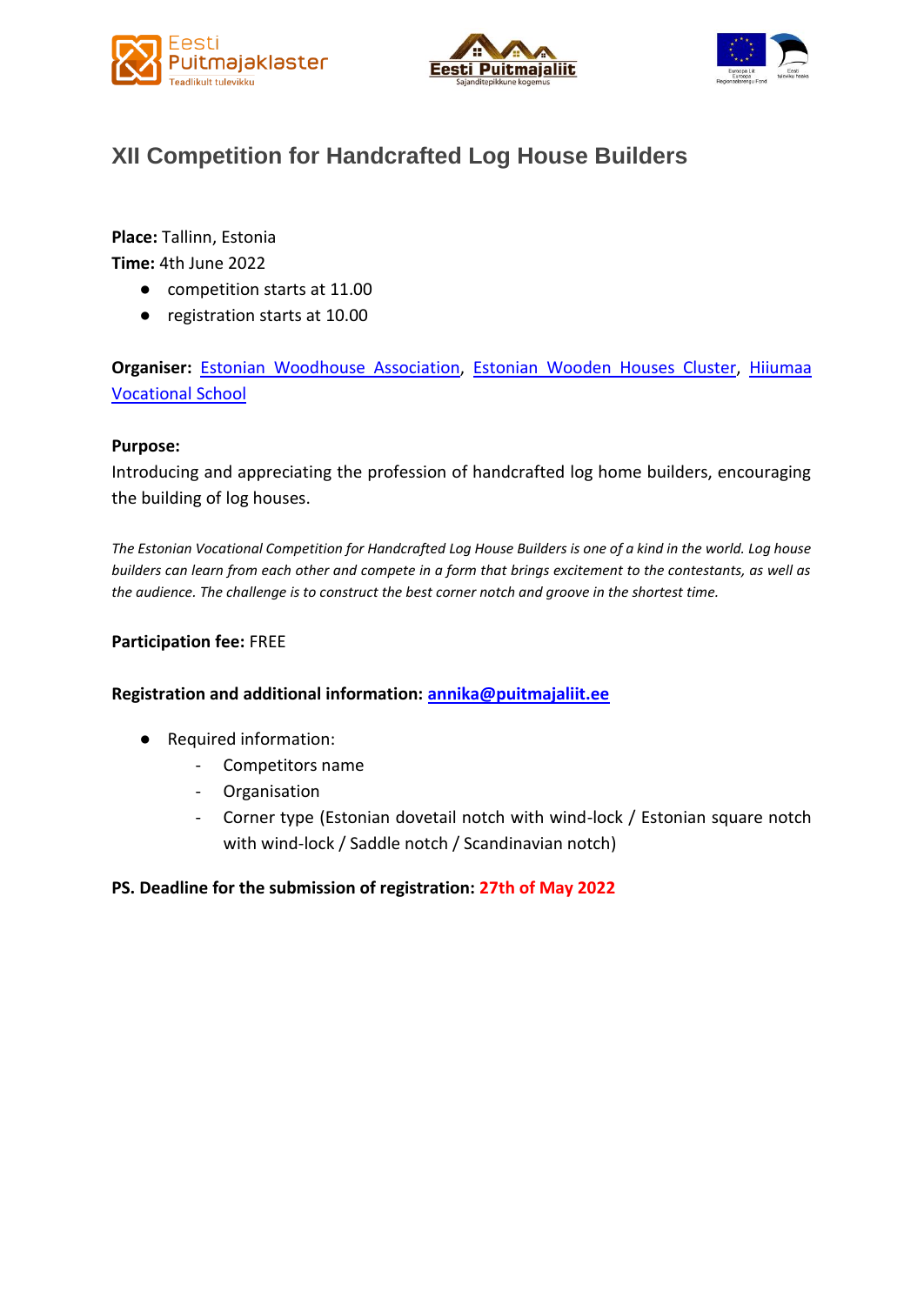





# **Competition rules**

- 1. Competition is held in three categories:
- 1.1. Professionals
- 1.2. Students
- 1.3. Axemen
- 2. Sample corners with four different corner types are prepared for the competition.

3. Every contestant can choose between four different corner types: Estonian dovetail corner with wind-lock, Estonian square notch with wind-lock, Scandinavian notch and Saddle notch (quality requirements are specified in the figures below) – upon registration, contestants choose the corner type they wish to build in the competition.

4. If the competitor wants to build any other corner type in addition to the tenons described in section 2, the competitor should provide the organizers at least 2 weeks prior to the beginning of the contest specifications taking into account that it is only possible to make a tenon with a wind lock.

5. Every contestant must fix a 1.5 m log to a prepared base – incl. building of one corner joint and 1.2 m long groove, and cut straight the log ends, following the lower logs.

6. In building the corner, the contestant creates the upper joint of the lower log and the lower joint of the upper log (also by Scandinavian notch)

7. Leveling is performed from both ends of the log, installed according to the internal side of the built corner.

8. The maximum permitted difference in the height of the ends of the installed log is 40 mm.

9. All logs in the competition are with a diameter of about 30 cm (+/- 1.5 cm) and cut from two sides (20 cm).

10. Competitors install the third log to a leveled and raised base (each competitor will have his or her own base).

11. The order of competing, logs and bases are drawn by lot (every log is given a number in the order they are installed).

12. Every competitor has 5 minutes for preparations, during which the competitor prepares his or her work site and, if necessary, adjusts the base onto which the log is placed.

13. During the preparation, the competitor is not allowed to make any marks on the logs, to fix any support means, fixtures etc.

14. Every competitor has a time limit to complete the task. If the time limit is not met, the competitor will be disqualified:

14.1. Professionals - 40 min

14.2. Students / Axemen - 1 hour 20 min

14.3. Axemen - 3 hours 30 min

15. Competitors are required to meet all safety requirements and confirm compliance with the requirements by signature prior to the competition, by which the competitor retains responsibility for any injury during the competition.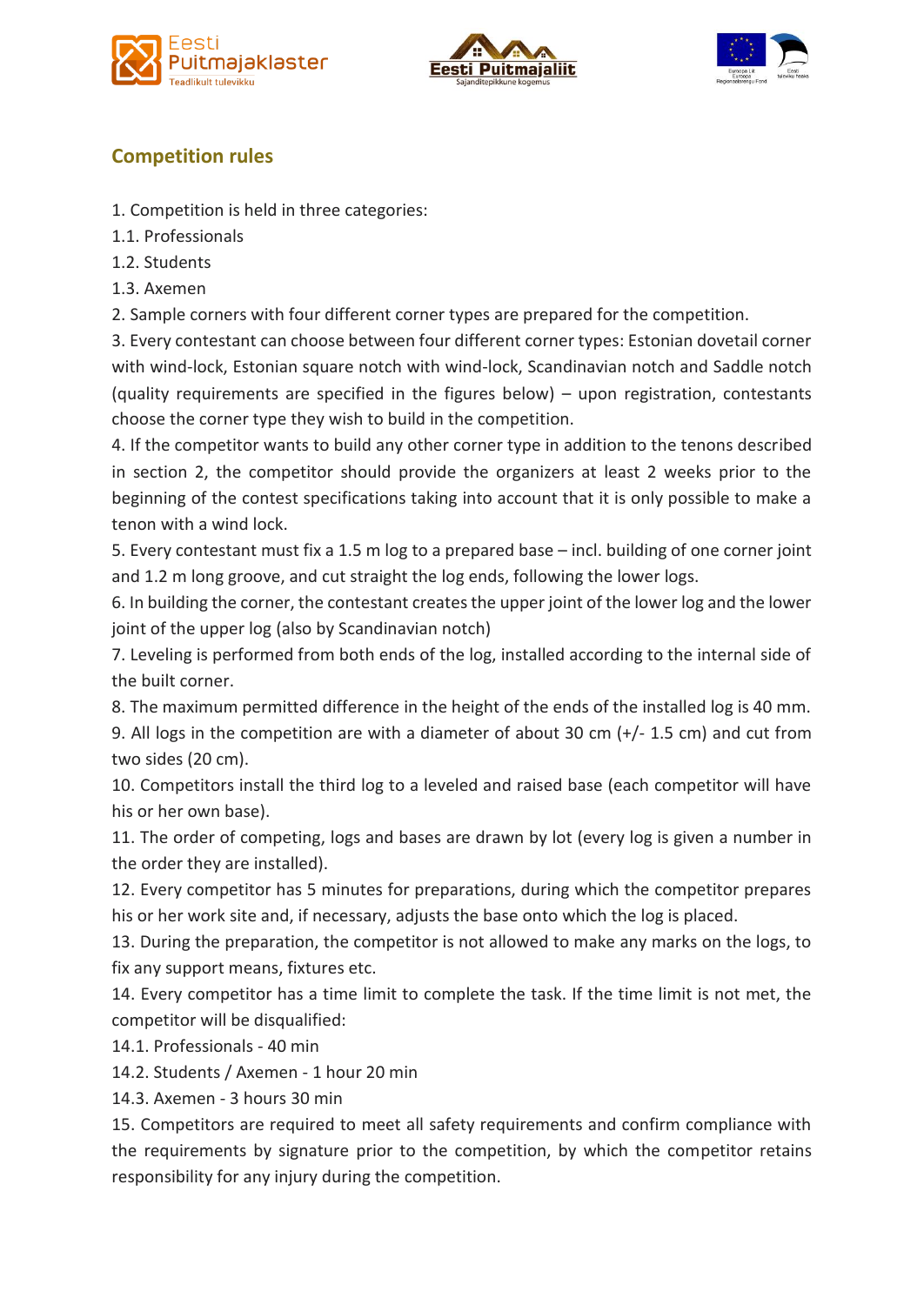





# **Assessment criteria**

1. The speed and accuracy of fixing a log will be assessed.

2. The competition will start on the judge's signal and ends at the moment the competitor has finished his or her work and given indication thereof.

3. A competitor gives indication of completion of the task and the time will be determined, after which the work cannot be corrected in any way.

4. In case the task was not completed properly (the work was not completed or was completed incorrectly), the judges can disqualify the contestant.

5. Task completion quality will be assessed by the judges and with any inaccuracy, penalty seconds will be assigned as follows:

- a. Gap length between groove edges and lower log
	- i. to be measured from 1 mm
	- ii.width x length
	- iii.1mm=1 sec
- b. Gap length in corner joint
	- i. width x length
	- ii.1mm2=4sec; Estonian dovetail corner with wind-lock 1mm2=4sec.
- c. Compliance of the corner joint to the requirements (see figures in the Annex to the rules)
	- i. 1mm=4sec to 30 sec
- d. Curvature of log ends compared to the levelled vertical surface
	- i. tolerance 3mm
	- ii.1mm=30sec
- e. Off-leveling of the side of the log
	- i. tolerance 2mm
	- ii.Measured from the inside face of the log; the measuring points: from the side of the tenon and 10 cm form the outer end of the log.
	- iii.1mm=30 sec
- f. Difference in the height of log ends of more than 40mm
	- i. The contestant will be disqualified if the limit is exceeded
- g. Length of the longer side of saw mark on the visible surface of the log
	- i. 1mm=30sec
- h. Saw marks/cuts in groove length of the saw cut
	- i. In the corner, from 3mm deep cuts
	- ii.In groove, from 5mm deep cuts
	- iii.the deepest point x length
	- iv.1mm=1sec
- i. Improper groove depth –length of the groove
	- i. 1mm=4sec
- j. Length of the keyhole saw trace on the exposed surface of the log
	- i. 1mm=10sec
- k. Length of the area scratched by the keyhole saw blade
	- i. 1mm=1sec
- l. Safety equipment
	- i. in case of a failure to meet safety requirements, judges have the right to not allow a contestant to compete.
	- ii.in case of an injury, judges have the right to disqualify a contestant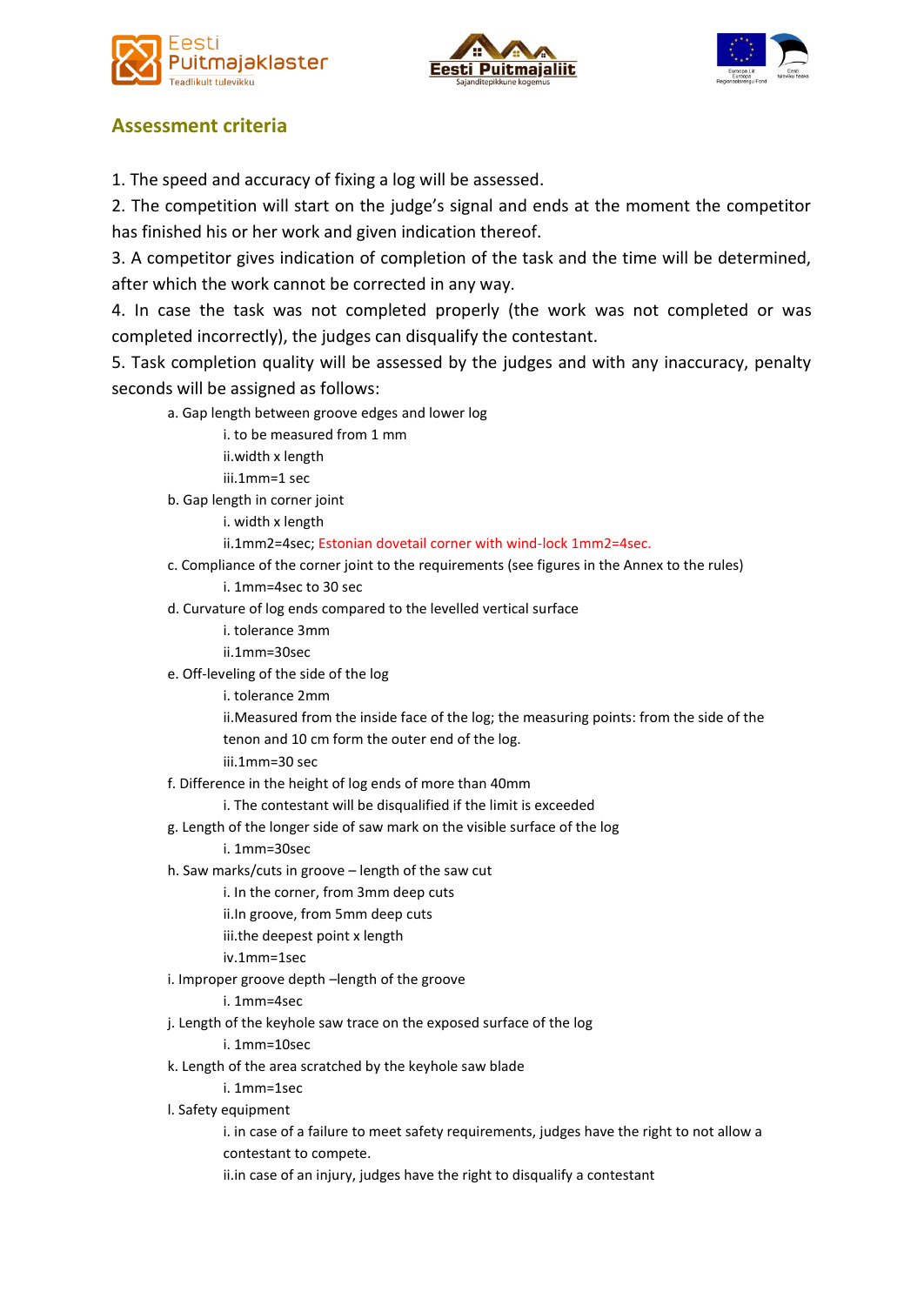





6. Judges have the right to assign penalty minutes for any other activity that does not comply with good building practices.

7. The competitor who has completed the task with the shortest time, penalty seconds included, will be the winner. In case of equal times, the competitor with the lowest number of penalty seconds will be declared the winner of the competition.

8. The competitors have the right to submit a protest within 5 minutes after the results are revealed.

9. An amount of 10€ must accompany a protest.

10. After the examination of a protest the judgement of referees and secretariat of the competition will be final and is not subject to appeal.

## **Allowed tools:**

- Professionals and students: all hand tools and electric power tools, all other work equipment
- Axemen: only manual hand tools and work equipment

The competitors must use the tools safely for themselves, their fellow-competitors and the spectators. If necessary, the referees shall check the safety of tools.

**Safety equipment:** all participants are required to use protective goggles, earphones (or ear plugs), gloves, safety boots, protective clothing (incl. long work trousers).

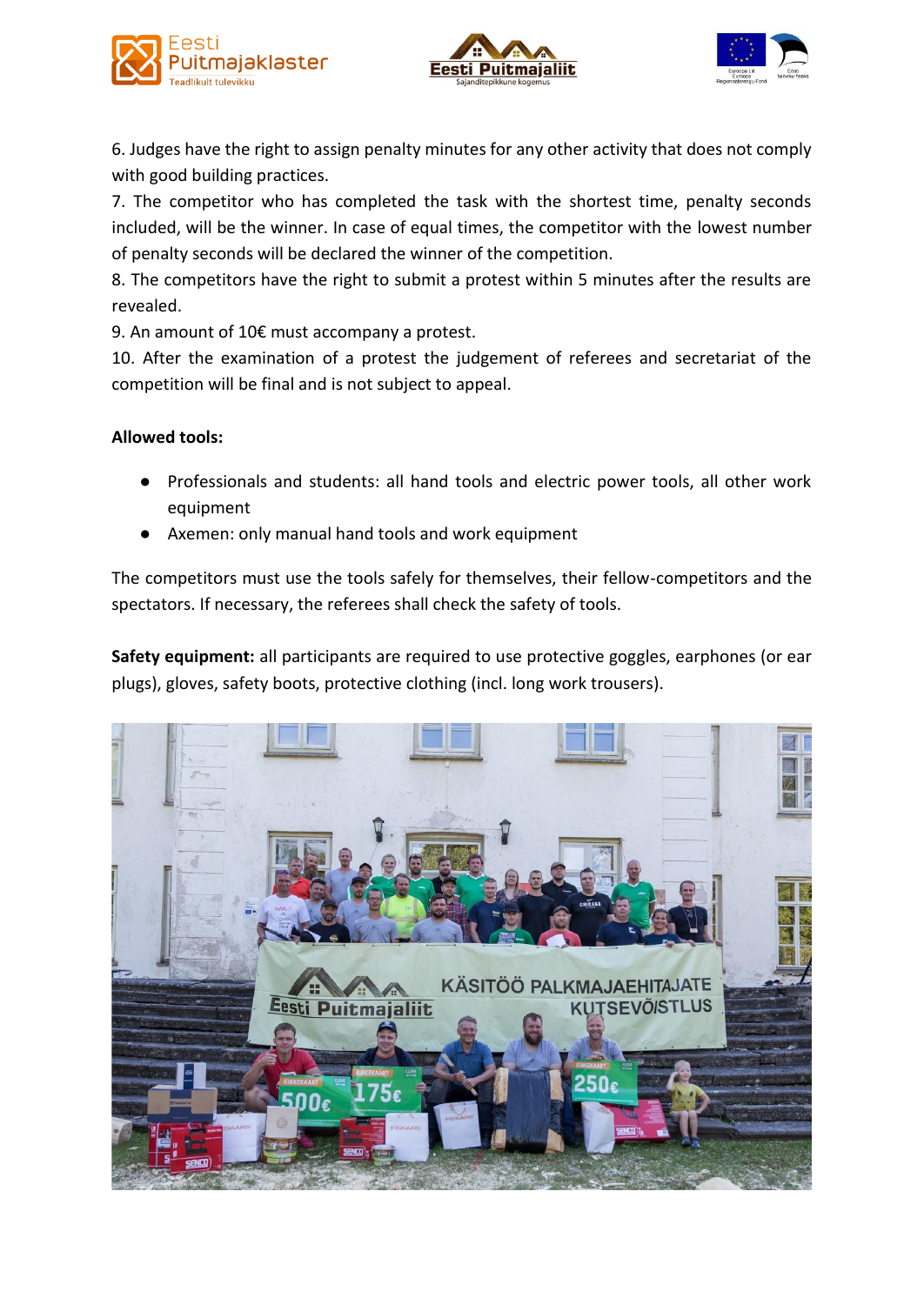





## Corner types and groove for the competition - QUALITY REQUIREMENTS

#### **SCANDINAVIAN NOTCH**



#### ESTONIAN DOVETAIL CORNER WITH WIND-LOCK

ESTONIAN SQUARE NOTCH WITH WIND\_LOCK



| EST             | ENG              | EST             | ENG                    |
|-----------------|------------------|-----------------|------------------------|
| Kalasabatapp    | Dovetail         | Järsknurk       | Square notch           |
| Tuulehamba pesa | wind-lock socket | Kael            | neck                   |
| Tuulehammas     | wind lock notch  | Tuulehamba pesa | wind-lock notch socket |